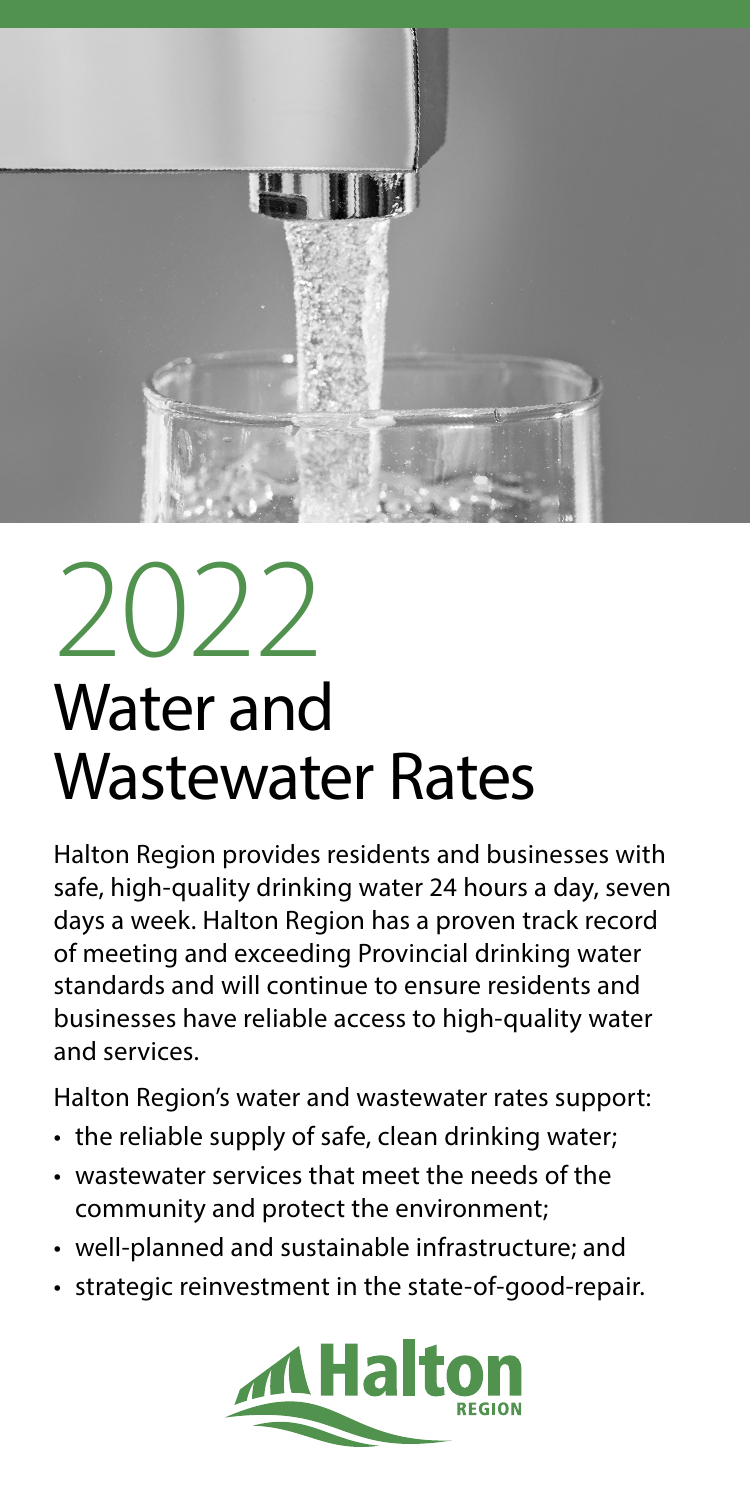# **Combined water and wastewater rates**

Effective January 1, 2022, your combined water and wastewater rate will increase by 2.8 per cent.

<span id="page-1-1"></span>(Charges in the tables below are in monthly terms.)

## **Fixed service charge based on water meter size[\\*](#page-1-0)**

| Meter size                         | <b>Residential</b><br>(5) | Commercial/<br>Industrial/<br>Institutional (\$) |
|------------------------------------|---------------------------|--------------------------------------------------|
| 20 mm or smaller (3/4"<br>or less) | 33.46                     | 33.46                                            |
| $25 \, \text{mm}$ (1")             | 58.28                     | 108.33                                           |
| 40 mm $(1-1/2")$                   | 103.64                    | 177.89                                           |
| 50 mm (2")                         | 241.40                    | 389.10                                           |
| 75 mm (3")                         | 439.61                    | 693.62                                           |
| 100 mm $(4")$                      | 761.27                    | 1,186.03                                         |
| 150 mm $(6")$                      | 1,953.27                  | 3,013.66                                         |
| $200 \text{ mm} (8")$              | 3,145.28                  | 4,841.58                                         |
| 250 mm (10")                       | 3,872.13                  | 6,048.84                                         |

<span id="page-1-0"></span>[\\*](#page-1-1) The size of your meter is identified on your bill.

#### Usage charges per cubic metre (1 m<sup>3</sup> = 1,000 litres)

|                 | <b>Residential</b><br>(\$) | Commercial/<br>Industrial/<br>Institutional (\$) |
|-----------------|----------------------------|--------------------------------------------------|
| Per cubic metre | 2.7510                     | 2.7510                                           |

Halton Region's water and wastewater rates are based on the Council-approved 2022 Budget and Business Plan. These rates support the operation and maintenance of the Region's water and wastewater system.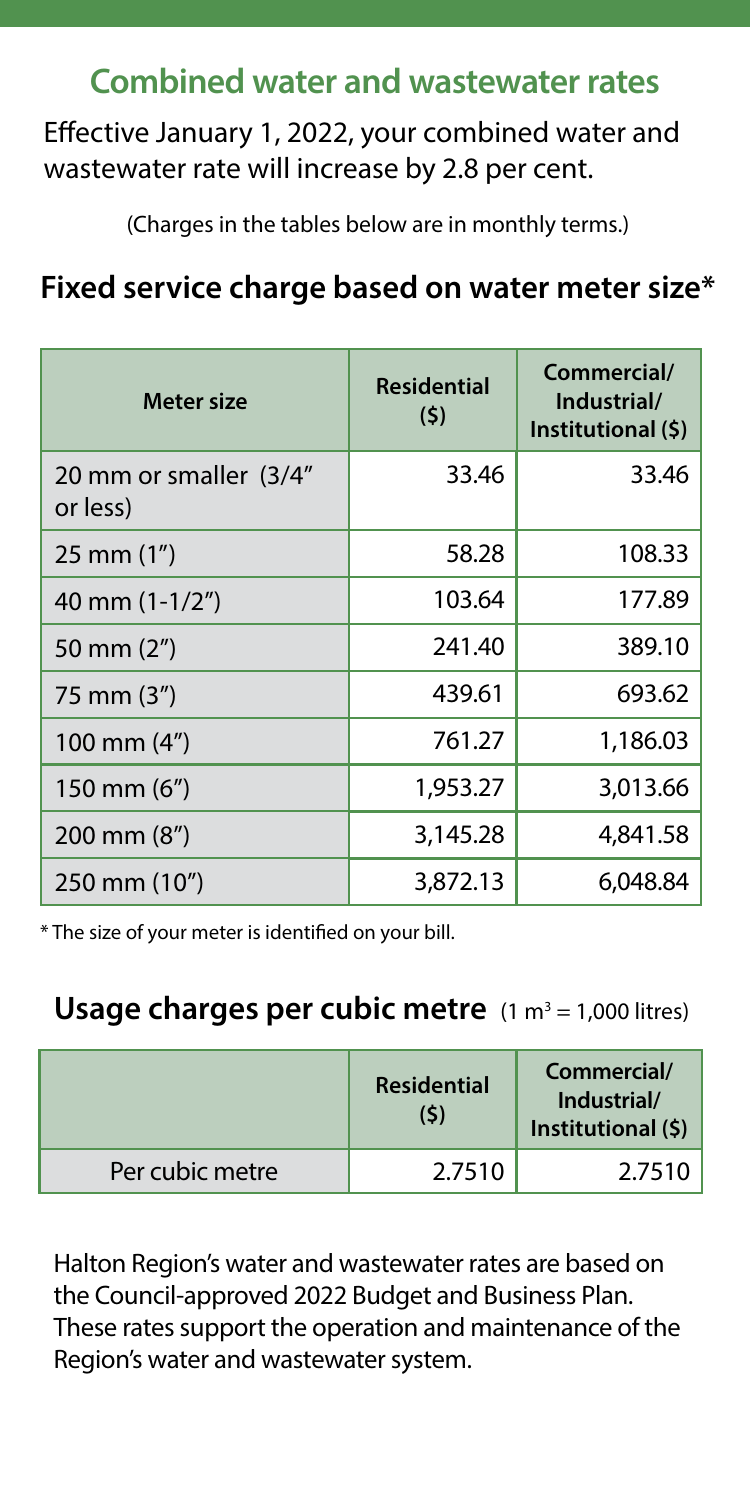# **Understanding your residential water bill**

#### **How your bill is calculated**

The Region partners with your local hydro utility to produce a combined bill for your household's hydro and water charges. Your bill is calculated by adding your monthly fixed-service charge (based on meter size) to your consumption charge (based on your water usage). Bills are typically issued every two months for residential customers, and every month for industrial, commercial and institutional customers.

# **2022 water and wastewater rate increase**

#### **How the 2022 rate increase will be used**

Effective January 1, 2022, your combined water and wastewater rate will increase by 2.8 per cent. This increase supports:

- operations and maintenance to keep our drinking water safe and of the highest quality (0.8 per cent); and
- capital financing of the State-of-Good-Repair Program (2.0 per cent).

The table below illustrates an example of the bi-monthly charges for a residential customer who has a 20 mm water meter and has used 38 m<sup>3</sup> of water:

|                                | Rate (5)         | Quantity          | Total (\$) |
|--------------------------------|------------------|-------------------|------------|
| <b>Fixed service</b><br>charge | 33.46 per month  | 2 months          | 66.92      |
| Consumption<br>charge          | 2.7510 per $m^3$ | $38 \text{ m}^3$  | 104.54     |
|                                |                  | <b>Total bill</b> | 171.46     |

A typical household using 226  $m<sup>3</sup>$  per year will have a total increase of \$28 in water and wastewater charges in 2022.